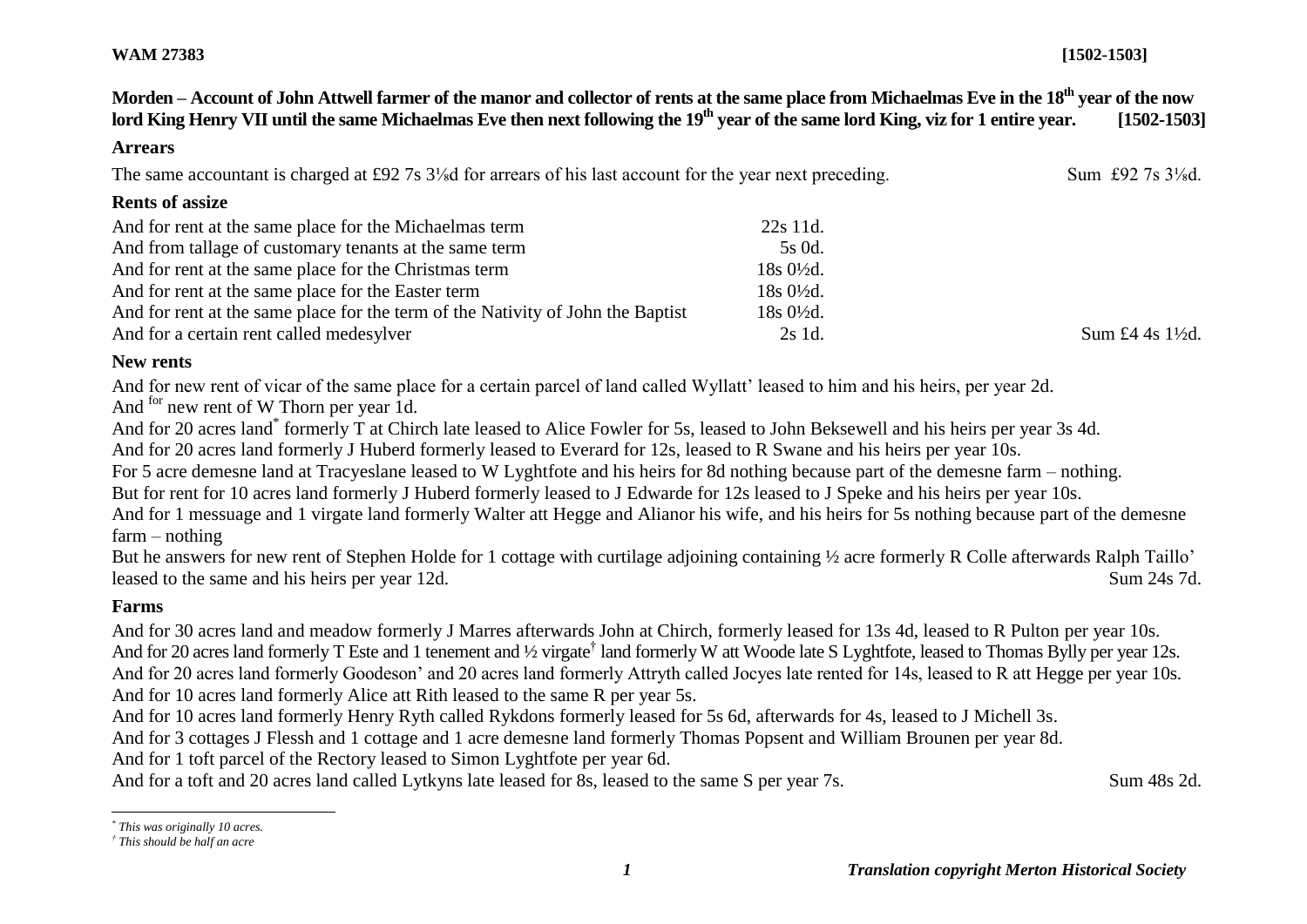## **WAM 27383 [1502-1503]**

#### **Rent in kind**

| Sum total of receipts with arrears £106 10s 2\%d.                                                                                                                                          |                   | Of which:      |
|--------------------------------------------------------------------------------------------------------------------------------------------------------------------------------------------|-------------------|----------------|
| And for 1 general Court held at the same place the Tuesday after Michaelmas.<br>And for View with Court held at the same place the Tuesday after the Exaltation of Holy Cross <sup>1</sup> | 4s 8d.<br>25s 8d. | Sum 30s 4d.    |
| <b>Profits of court</b>                                                                                                                                                                    |                   |                |
| And for farm of the demesne of the manor with corn and livestock as overleaf leased to J Attewell this year £4 13s 4d.                                                                     |                   | Sum £4 13s 4d. |
| Farm of the demesne                                                                                                                                                                        |                   |                |
| And for the value of 4½ hurdles for the fold of rent sold, price of each 2d,                                                                                                               | 9d.               | Sum 2s 5d.     |
| And for the value of 4 cocks and 6 hens of rent sold, price per head 2d,                                                                                                                   | 20d.              |                |

# **Rent resolute and defaults**

The same accounts in rent resolute of heirs of Kynwaldeshay for the year, nothing because not paid. And in rent allowance to the beadle because of his office for ½ virgate land 2s. And for tallage at Michaelmas 2¼d. And for medesylver at the feast of St John Baptist 2d. And in default of rent for 30 acres land formerly J Marreys afterwards William at Chirch because in the lord's hands and at farm above for the year 3s. And at Michaelmas for tallage 6⅜d. And for medesylver at the nativity of St John Baptist 2d. And in rent default for 20 acres land formerly S Este, 20 acres land formerly J Huberd, 20 acres formerly J Goodesonde, 20 acres land formerly J at Chirch called Jocyes, 20 acres land called Lukkyns for the aforesaid reason, as for each tenement 2s – 10s. And for tallage at Michaelmas, as for each tenement 4¼d – 21¼d. And for medesilver at the nativity of St John Baptist as for each tenement 2d – 10d. And in rent default for 10 acres land formerly J Chirch, 10 acres land formerly Alice at Ryth, 10 acres land formerly H at Ryth for the aforesaid reason, as for each tenement 12d – 3s. And for tallage for the said tenements at Michaelmas 7¼d. § And for medesylver for the same tenements at Nativity of St John Baptist 6d. And in rent default for 1 cottage formerly Flessh for the aforesaid reason, for the year – 2½d. And in rent default for a tenement and 1 acre demesne land formerly W at Wood as aforesaid – 1½d. And in rent default for tenement called Wyllott' as aforesaid and for 1 parcel thereof leased in new rent above for the year ½d. Sum 23s 1⅜d

#### **Petty expenses with building costs**

| And in stipend of the aforesaid accountant because of his office per year and just as allowed in the preceding account<br>6s 8d.  |             |
|-----------------------------------------------------------------------------------------------------------------------------------|-------------|
| And in expenses of the treasurer of Westminster monastery for his expenses by schedule just as is contained by schedule<br>3s 4d. |             |
| And in expenses of the clerk making the account with parchment bought for the same<br>12d.                                        |             |
| And in repairs this year made upon manor buildings as appears by schedule &c<br>nothing.                                          | $Sum 11s$ . |

# **Cash deliveries**

l

And delivered to brother William Borowe<sup>\*\*</sup> treasurer by his writing £8 14s 2¼d. Sum £8 14s 2¼d.

**Sum of all allowances and deliveries £10 9s 3⅝d.††** And he owes £96 11d.

*<sup>‡</sup> This should probably be Invention of Holy Cross 3 May, not Exaltation 14 September.*

*<sup>§</sup> This is normally shown as 7⅛d. The total assumes that figure.*

*<sup>\*\*</sup> Inn the previous account roll he is called William de Burgh*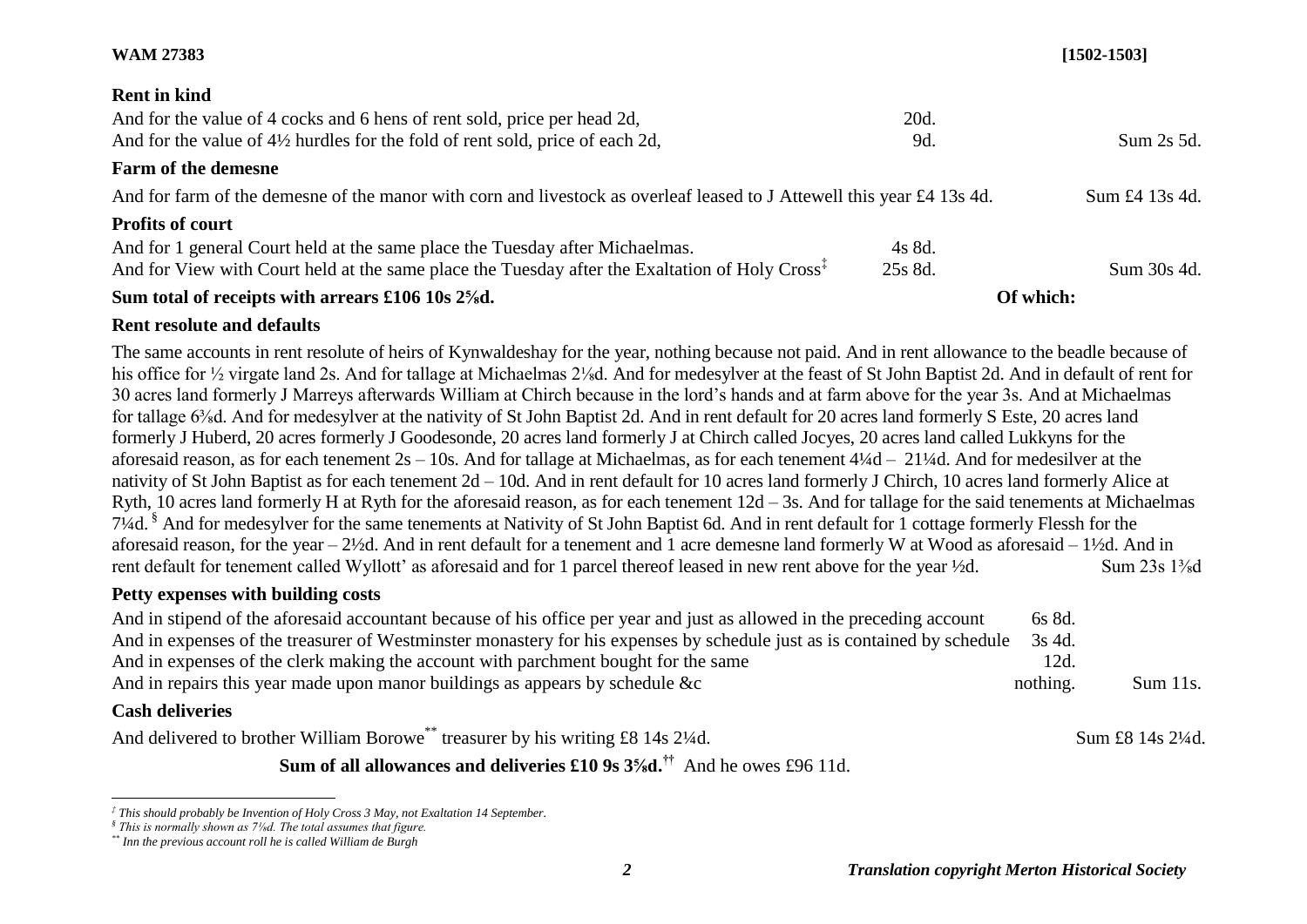Of which allowed to the aforesaid rent collector now accounting 14s 1⅞d for rent and farm charged above and more than is able to be levied for the year as appears by examination of all new rents above at the audit at the same place examined for the 19 years preceding. And to the same 8d for default of new rent for certain land at the same place called Brownyngges <sup>4d</sup> and Scottes <sup>4d</sup> which remain in the lord's hand and nothing thereof of issue able to be levied this year &c. Sum allowed in the foot of this account 14s 9‰d. And so he owes £95 6s 1⅛d.

# **Of which:**

# **Respited** One at 11s 6½d, one at 21s 5½d**.** Total this year 36s

The same now accounts £31 10s 7<sup>3</sup>/4d for rent issuing from land and tenement formerly Laurence Convingeston in Ewell late in the tenure of T Conyngston goldsmith, both for this year and for 54 years preceding, as per year 11s 6½d, because not able to levy and not fully agreed when he ought to distrain. And to the same £56 8s 8**⅞**d for rent of various lands and tenements in Ewell both for this year and for 52 years preceding as per year 21s 5½d for the aforesaid reason therefore *&c*. And to the same 13s 4d imposed 21 years preceding against the Prior of Merton, 10s Richard Salyng [20d] and John Salyng 20d because they remain outside the lordship and have nothing within &c*.* And to the same 3s 8d for amercements of tenants in Ewell for suit of court 20 years preceding because not able to levy &c. And to the same 10s for rent of Walter at Heth for 20 years preceding because he fled with his goods and chattels &c. And to the same 6s 8d for rent of land of J Bestwell because the same land lay fallow and uncultivated for 17 years preceding. And to the same £6.7s  $2\frac{1}{2}$  for a common fine of tenants at the same place for 26 years preceding with this year which they withdrew themselves less than justly*.* Therefore etc. Sum of respites £94 3**⅛**d.§§ And he owes further 25s 10d.

#### **Of which:**

**Against:** John at Well rent collector for amercements as appear by court roll this year – 25s 10d.

l *†† These figures total £10 8s 3⅝d.*

*<sup>‡‡</sup> This is the same figure as last year.*

*<sup>§§</sup> These figures total £96 3⅛d.*